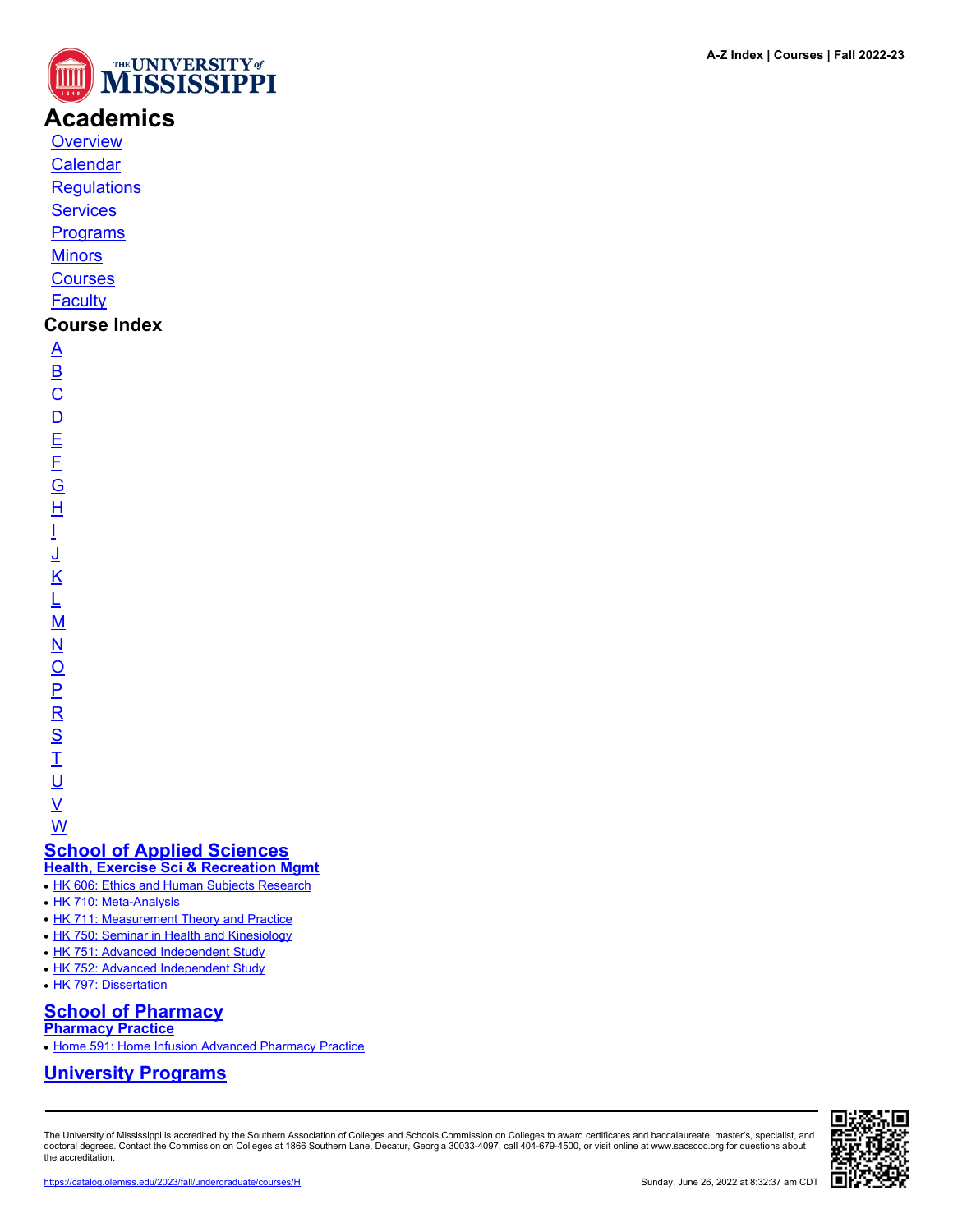

### **[Sally McDonnell Barksdale Honors College](https://catalog.olemiss.edu/university-programs/sally-mcdonnell-barksdale-honors-college)**

- [Hon 100: Honors Seminar](https://catalog.olemiss.edu/university-programs/sally-mcdonnell-barksdale-honors-college/hon-100)
- [Hon 101: Freshman Honors I](https://catalog.olemiss.edu/university-programs/sally-mcdonnell-barksdale-honors-college/hon-101)
- [Hon 102: Freshman Honors II](https://catalog.olemiss.edu/university-programs/sally-mcdonnell-barksdale-honors-college/hon-102)
- [Hon 201: Honors Colloquium](https://catalog.olemiss.edu/university-programs/sally-mcdonnell-barksdale-honors-college/hon-201)
- [Hon 301: Honors Individual-Basis Studies](https://catalog.olemiss.edu/university-programs/sally-mcdonnell-barksdale-honors-college/hon-301)
- [Hon 302: Honors Individual-Basis Studies](https://catalog.olemiss.edu/university-programs/sally-mcdonnell-barksdale-honors-college/hon-302)
- [Hon 315: Explorations in Population Health](https://catalog.olemiss.edu/university-programs/sally-mcdonnell-barksdale-honors-college/hon-315)
- [Hon 340: Honors Research Methods](https://catalog.olemiss.edu/university-programs/sally-mcdonnell-barksdale-honors-college/hon-340)
- [Hon 350: Intro to American Law and Reasoning](https://catalog.olemiss.edu/university-programs/sally-mcdonnell-barksdale-honors-college/hon-350)
- [Hon 360: Honors Internship](https://catalog.olemiss.edu/university-programs/sally-mcdonnell-barksdale-honors-college/hon-360)
- [Hon 391: Honors Conversations I](https://catalog.olemiss.edu/university-programs/sally-mcdonnell-barksdale-honors-college/hon-391)
- [Hon 392: Honors Conversations II](https://catalog.olemiss.edu/university-programs/sally-mcdonnell-barksdale-honors-college/hon-392)
- [Hon 399: Special Topics in Honors](https://catalog.olemiss.edu/university-programs/sally-mcdonnell-barksdale-honors-college/hon-399)
- [Hon 401: Senior Honors Research](https://catalog.olemiss.edu/university-programs/sally-mcdonnell-barksdale-honors-college/hon-401)
- [Hon 402: Senior Honors Research](https://catalog.olemiss.edu/university-programs/sally-mcdonnell-barksdale-honors-college/hon-402)
- [Hon 420: Honors Experiential Learning](https://catalog.olemiss.edu/university-programs/sally-mcdonnell-barksdale-honors-college/hon-420)
- [Hon 445: Art and the Republic](https://catalog.olemiss.edu/university-programs/sally-mcdonnell-barksdale-honors-college/hon-445)
- [Hon 550: Honors Advanced Studies in Law I](https://catalog.olemiss.edu/university-programs/sally-mcdonnell-barksdale-honors-college/hon-550)
- [Hon 551: Honors Advanced Studies in Law II](https://catalog.olemiss.edu/university-programs/sally-mcdonnell-barksdale-honors-college/hon-551)
- [Hon Thesis: UM Honors Thesis](https://catalog.olemiss.edu/university-programs/sally-mcdonnell-barksdale-honors-college/hon-thesis)

#### **[School of Applied Sciences](https://catalog.olemiss.edu/applied-sciences) [Health, Exercise Sci & Recreation Mgmt](https://catalog.olemiss.edu/applied-sciences/health-exercise-sci-recreation-mgmt)**

- [HP 303: Prevention & Care of Athletic Injuries](https://catalog.olemiss.edu/applied-sciences/health-exercise-sci-recreation-mgmt/hp-303)
- [HP 403: Advanced Athletic Training](https://catalog.olemiss.edu/applied-sciences/health-exercise-sci-recreation-mgmt/hp-403)
- [HP 506: Current Topics](https://catalog.olemiss.edu/applied-sciences/health-exercise-sci-recreation-mgmt/hp-506)
- [HP 627: Internship in Health Promotion](https://catalog.olemiss.edu/applied-sciences/health-exercise-sci-recreation-mgmt/hp-627)
- [HP 645: Organization & Admin. of Health Promotio](https://catalog.olemiss.edu/applied-sciences/health-exercise-sci-recreation-mgmt/hp-645)

## **[College of Liberal Arts](https://catalog.olemiss.edu/liberal-arts)**

#### **[Music](https://catalog.olemiss.edu/liberal-arts/music)**

- [Hrps 121: Freshman Harpsichord](https://catalog.olemiss.edu/liberal-arts/music/hrps-121)
- [Hrps 221: Sophomore Harpsichord](https://catalog.olemiss.edu/liberal-arts/music/hrps-221)
- [Hrps 321: Junior Harpsichord](https://catalog.olemiss.edu/liberal-arts/music/hrps-321)
- [Hrps 421: Senior Harpsichord](https://catalog.olemiss.edu/liberal-arts/music/hrps-421)
- [Hrps 521: Advanced Harpsichord I](https://catalog.olemiss.edu/liberal-arts/music/hrps-521)
- [Hrps 522: Advanced Harpsichord II](https://catalog.olemiss.edu/liberal-arts/music/hrps-522)

#### **[History](https://catalog.olemiss.edu/liberal-arts/history)**

- [Hst 120: Intro to European History to 1648](https://catalog.olemiss.edu/liberal-arts/history/hst-120)
- [Hst 121: Intro to European History since 1648](https://catalog.olemiss.edu/liberal-arts/history/hst-121)
- [Hst 130: Intro to US History to 1877](https://catalog.olemiss.edu/liberal-arts/history/hst-130)
- [Hst 131: Intro to US History since 1877](https://catalog.olemiss.edu/liberal-arts/history/hst-131)
- [Hst 150: Intro to Middle Eastern History](https://catalog.olemiss.edu/liberal-arts/history/hst-150)
- [Hst 160: Intro to Latin American History](https://catalog.olemiss.edu/liberal-arts/history/hst-160)
- [Hst 170: Intro to African History](https://catalog.olemiss.edu/liberal-arts/history/hst-170)
- [Hst 180: Intro to East Asian History](https://catalog.olemiss.edu/liberal-arts/history/hst-180)
- [Hst 199: What is History?](https://catalog.olemiss.edu/liberal-arts/history/hst-199)
- [Hst 300: Historical Methods](https://catalog.olemiss.edu/liberal-arts/history/hst-300)
- [Hst 301: The Golden Age of Athens](https://catalog.olemiss.edu/liberal-arts/history/hst-301)
- [Hst 302: Law and Life in Ancient Athens](https://catalog.olemiss.edu/liberal-arts/history/hst-302)
- [Hst 303: Alexander the Great](https://catalog.olemiss.edu/liberal-arts/history/hst-303)
- [Hst 304: Roman Republic](https://catalog.olemiss.edu/liberal-arts/history/hst-304)
- [Hst 305: Roman Empire](https://catalog.olemiss.edu/liberal-arts/history/hst-305)
- [Hst 306: From Republic to Empire](https://catalog.olemiss.edu/liberal-arts/history/hst-306)
- [Hst 307: History of Ancient Christianity](https://catalog.olemiss.edu/liberal-arts/history/hst-307)
- [Hst 308: Slavery in Ancient Greece and Rome](https://catalog.olemiss.edu/liberal-arts/history/hst-308)
- [Hst 309: The Middle Ages](https://catalog.olemiss.edu/liberal-arts/history/hst-309)
- [Hst 310: History of Medieval Christianity](https://catalog.olemiss.edu/liberal-arts/history/hst-310)

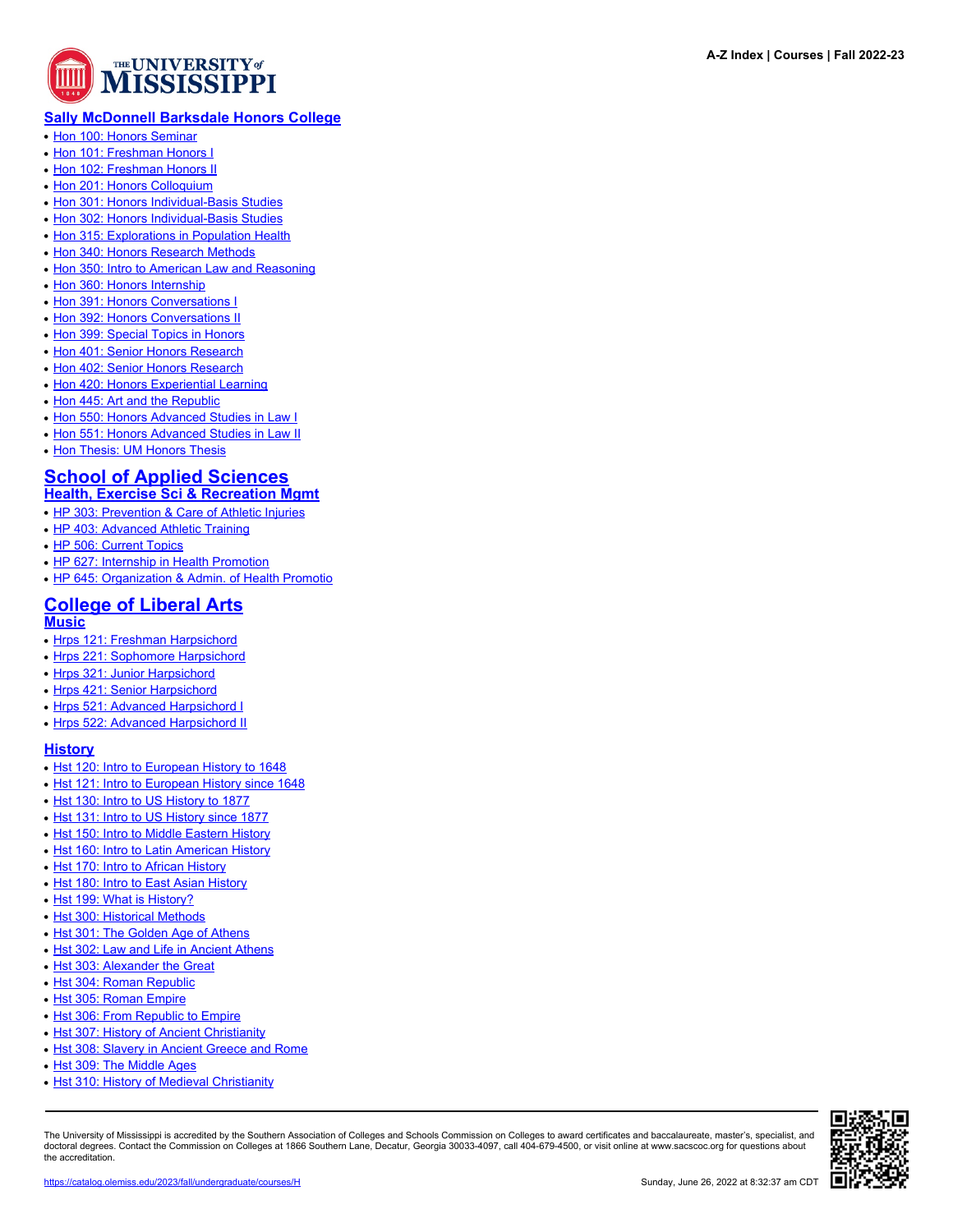

- [Hst 311: Medieval Church and Empire](https://catalog.olemiss.edu/liberal-arts/history/hst-311)
- [Hst 316: Martyrs of the English Reformation](https://catalog.olemiss.edu/liberal-arts/history/hst-316)
- [Hst 317: Late Middle Ages and Renaissance](https://catalog.olemiss.edu/liberal-arts/history/hst-317)
- [Hst 318: Renaissance and Early Modern Studies](https://catalog.olemiss.edu/liberal-arts/history/hst-318)
- [Hst 319: Reformation Europe](https://catalog.olemiss.edu/liberal-arts/history/hst-319)
- [Hst 320: Tudor-Stuart Britain & Ireland,1485-1688](https://catalog.olemiss.edu/liberal-arts/history/hst-320)
- [Hst 321: Tudor England, 1485-1603](https://catalog.olemiss.edu/liberal-arts/history/hst-321)
- [Hst 322: Stuart England, 1603-1714](https://catalog.olemiss.edu/liberal-arts/history/hst-322)
- [Hst 323: Age of Absolutism and Enlightenment](https://catalog.olemiss.edu/liberal-arts/history/hst-323)
- [Hst 326: Age of Revolution, 1750-1850](https://catalog.olemiss.edu/liberal-arts/history/hst-326)
- [Hst 331: Europe- Imperialism to World War II, 189](https://catalog.olemiss.edu/liberal-arts/history/hst-331)
- [Hst 332: Europe since 1945](https://catalog.olemiss.edu/liberal-arts/history/hst-332)
- [Hst 333: Italy since 1815](https://catalog.olemiss.edu/liberal-arts/history/hst-333)
- [Hst 334: France since 1789](https://catalog.olemiss.edu/liberal-arts/history/hst-334)
- [Hst 335: The French Revolution](https://catalog.olemiss.edu/liberal-arts/history/hst-335)
- [Hst 336: The Napoleonic Era](https://catalog.olemiss.edu/liberal-arts/history/hst-336)
- [Hst 337: History of London](https://catalog.olemiss.edu/liberal-arts/history/hst-337)
- [Hst 338: Great Britain in the Modern Age](https://catalog.olemiss.edu/liberal-arts/history/hst-338)
- [Hst 339: British Empire and Commonwealth](https://catalog.olemiss.edu/liberal-arts/history/hst-339)
- [Hst 340: Postcolonial Europe](https://catalog.olemiss.edu/liberal-arts/history/hst-340)
- [Hst 341: History of Germany, 1789-1918](https://catalog.olemiss.edu/liberal-arts/history/hst-341)
- [Hst 342: History of Germany since 1890](https://catalog.olemiss.edu/liberal-arts/history/hst-342)
- [Hst 343: History of the Holocaust](https://catalog.olemiss.edu/liberal-arts/history/hst-343)
- [Hst 344: Late Imperial and Revolutionary Russia](https://catalog.olemiss.edu/liberal-arts/history/hst-344)
- [Hst 345: Russia in the Twentieth Century](https://catalog.olemiss.edu/liberal-arts/history/hst-345)
- [Hst 347: Science in the Modern World](https://catalog.olemiss.edu/liberal-arts/history/hst-347)
- [Hst 348: Women Who Ruled in European History](https://catalog.olemiss.edu/liberal-arts/history/hst-348)
- [Hst 349: Society and the Sexes in Modern Europe](https://catalog.olemiss.edu/liberal-arts/history/hst-349)
- [Hst 350: Muslim World- Origins to Middle Ages](https://catalog.olemiss.edu/liberal-arts/history/hst-350)
- [Hst 351: Muslim World Middle Ages to WWI](https://catalog.olemiss.edu/liberal-arts/history/hst-351)
- [Hst 352: The Middle East since 1914](https://catalog.olemiss.edu/liberal-arts/history/hst-352)
- [Hst 355: Water in the Middle East](https://catalog.olemiss.edu/liberal-arts/history/hst-355)
- [Hst 360: Colonial Latin America, 1450-1820](https://catalog.olemiss.edu/liberal-arts/history/hst-360)
- [Hst 361: Latin America since 1820](https://catalog.olemiss.edu/liberal-arts/history/hst-361)
- [Hst 362: History of Mexico and Central America](https://catalog.olemiss.edu/liberal-arts/history/hst-362)
- [Hst 363: History of the Caribbean](https://catalog.olemiss.edu/liberal-arts/history/hst-363)
- [Hst 364: Independence of Latin America, 1760-1830](https://catalog.olemiss.edu/liberal-arts/history/hst-364)
- [Hst 366: Race and Ethnicity in Latin America](https://catalog.olemiss.edu/liberal-arts/history/hst-366)
- [Hst 367: Social Revolutions in Latin America](https://catalog.olemiss.edu/liberal-arts/history/hst-367)
- [Hst 368: Latin America and the Cold War](https://catalog.olemiss.edu/liberal-arts/history/hst-368)
- [Hst 370: Modern Africa](https://catalog.olemiss.edu/liberal-arts/history/hst-370)
- [Hst 371: History of Southern Africa](https://catalog.olemiss.edu/liberal-arts/history/hst-371)
- [Hst 373: War, Rebellion and Revolution in Africa](https://catalog.olemiss.edu/liberal-arts/history/hst-373)
- [Hst 374: Nationalism in Africa](https://catalog.olemiss.edu/liberal-arts/history/hst-374)
- [Hst 375: History of Islam in Africa](https://catalog.olemiss.edu/liberal-arts/history/hst-375)
- [Hst 380: Pre-Modern China](https://catalog.olemiss.edu/liberal-arts/history/hst-380)
- [Hst 381: Late Imperial and Modern China](https://catalog.olemiss.edu/liberal-arts/history/hst-381)
- [Hst 382: China in Revolution](https://catalog.olemiss.edu/liberal-arts/history/hst-382)
- [Hst 383: China and the United States since 1784](https://catalog.olemiss.edu/liberal-arts/history/hst-383)
- [Hst 384: Global Shanghai](https://catalog.olemiss.edu/liberal-arts/history/hst-384)
- [Hst 385: Gender/Sexuality in East Asian History](https://catalog.olemiss.edu/liberal-arts/history/hst-385)
- [Hst 387: Modern Japanese History](https://catalog.olemiss.edu/liberal-arts/history/hst-387)
- [Hst 388: War and Memory in Japan](https://catalog.olemiss.edu/liberal-arts/history/hst-388)
- [Hst 389: History of Japan-United States Relations](https://catalog.olemiss.edu/liberal-arts/history/hst-389)
- [Hst 392: South Asia and the Indian Ocean](https://catalog.olemiss.edu/liberal-arts/history/hst-392)
- [Hst 400: Early America to 1715](https://catalog.olemiss.edu/liberal-arts/history/hst-400)
- [Hst 401: Colonial America, 1607-1763](https://catalog.olemiss.edu/liberal-arts/history/hst-401)
- [Hst 402: Revolutionary America, 1763-1800](https://catalog.olemiss.edu/liberal-arts/history/hst-402)
- [Hst 403: US- Emerging Nation, 1789-1850](https://catalog.olemiss.edu/liberal-arts/history/hst-403)

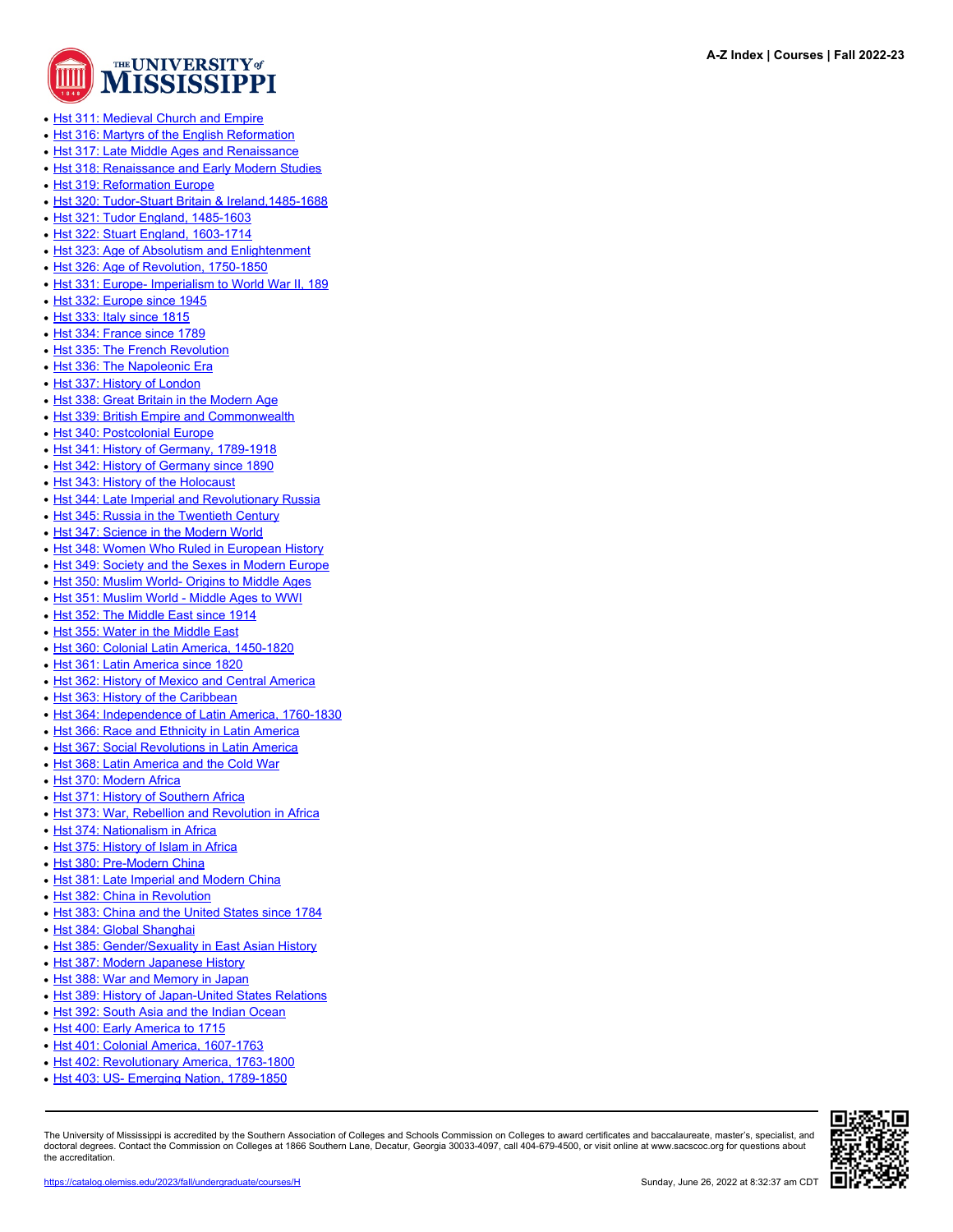

- [Hst 404: US- The Civil War Era, 1848-1877](https://catalog.olemiss.edu/liberal-arts/history/hst-404)
- Bolds [Hst 405: US- Nation Redefined, 1877-1918](https://catalog.olemiss.edu/liberal-arts/history/hst-405)
- [Hst 406: US- WW1 to WWII, 1914-1945](https://catalog.olemiss.edu/liberal-arts/history/hst-406)
- [Hst 407: US- The Nation since 1945](https://catalog.olemiss.edu/liberal-arts/history/hst-407)
- [Hst 408: US World War II to Watergate, 1945-74](https://catalog.olemiss.edu/liberal-arts/history/hst-408)
- [Hst 409: US History since 1974](https://catalog.olemiss.edu/liberal-arts/history/hst-409)
- [Hst 410: Native America, Pre-contact to 1850](https://catalog.olemiss.edu/liberal-arts/history/hst-410)
- [Hst 411: Native America since 1850](https://catalog.olemiss.edu/liberal-arts/history/hst-411)
- [Hst 412: The Mississippian Shatter Zone](https://catalog.olemiss.edu/liberal-arts/history/hst-412)
- [Hst 414: African American History to 1865](https://catalog.olemiss.edu/liberal-arts/history/hst-414)
- [Hst 415: African American History since 1865](https://catalog.olemiss.edu/liberal-arts/history/hst-415)
- [Hst 418: African American Women's History](https://catalog.olemiss.edu/liberal-arts/history/hst-418)
- [Hst 419: Black Women's Enterprise & Activism](https://catalog.olemiss.edu/liberal-arts/history/hst-419)
- [Hst 420: History of African Americans in Sports](https://catalog.olemiss.edu/liberal-arts/history/hst-420)
- [Hst 422: The Rise and Fall of American Slavery](https://catalog.olemiss.edu/liberal-arts/history/hst-422)
- [Hst 423: History of Mass Incarceration in the US](https://catalog.olemiss.edu/liberal-arts/history/hst-423)
- [Hst 424: The Civil Rights Era](https://catalog.olemiss.edu/liberal-arts/history/hst-424)
- [Hst 425: The Era of Reconstruction](https://catalog.olemiss.edu/liberal-arts/history/hst-425)
- [Hst 426: The American Dream](https://catalog.olemiss.edu/liberal-arts/history/hst-426)
- [Hst 427: Disease and Medicine in American History](https://catalog.olemiss.edu/liberal-arts/history/hst-427)
- [Hst 428: US Women's History](https://catalog.olemiss.edu/liberal-arts/history/hst-428)
- [Hst 429: US Gender History](https://catalog.olemiss.edu/liberal-arts/history/hst-429)
- [Hst 430: US Foreign Relations](https://catalog.olemiss.edu/liberal-arts/history/hst-430)
- [Hst 431: US Legal History](https://catalog.olemiss.edu/liberal-arts/history/hst-431)
- [Hst 432: US Economic History](https://catalog.olemiss.edu/liberal-arts/history/hst-432)
- [Hst 433: US Labor History](https://catalog.olemiss.edu/liberal-arts/history/hst-433)
- [Hst 434: US Religious History](https://catalog.olemiss.edu/liberal-arts/history/hst-434)
- [Hst 435: US Military History](https://catalog.olemiss.edu/liberal-arts/history/hst-435)
- [Hst 436: US Sexuality History](https://catalog.olemiss.edu/liberal-arts/history/hst-436)
- [Hst 440: The Military History of the Civil War](https://catalog.olemiss.edu/liberal-arts/history/hst-440)
- [Hst 450: Southern History to 1900](https://catalog.olemiss.edu/liberal-arts/history/hst-450)
- [Hst 451: The South in the Twentieth Century](https://catalog.olemiss.edu/liberal-arts/history/hst-451)
- [Hst 452: The History of Mississippi](https://catalog.olemiss.edu/liberal-arts/history/hst-452)
- [Hst 453: Environmental History of the South](https://catalog.olemiss.edu/liberal-arts/history/hst-453)
- [Hst 454: Women in Southern History](https://catalog.olemiss.edu/liberal-arts/history/hst-454)
- [Hst 455: History of Religion in the South](https://catalog.olemiss.edu/liberal-arts/history/hst-455)
- [Hst 456: Southern Music History](https://catalog.olemiss.edu/liberal-arts/history/hst-456)
- [Hst 460: Public History](https://catalog.olemiss.edu/liberal-arts/history/hst-460)
- [Hst 461: History on Location](https://catalog.olemiss.edu/liberal-arts/history/hst-461)
- [Hst 463: Practicum in Public History](https://catalog.olemiss.edu/liberal-arts/history/hst-463)
- [Hst 465: Digital History](https://catalog.olemiss.edu/liberal-arts/history/hst-465)
- [Hst 470: The First World War](https://catalog.olemiss.edu/liberal-arts/history/hst-470)
- [Hst 471: The Second World War](https://catalog.olemiss.edu/liberal-arts/history/hst-471)
- [Hst 472: The Cold War](https://catalog.olemiss.edu/liberal-arts/history/hst-472)
- [Hst 474: The Vietnam War](https://catalog.olemiss.edu/liberal-arts/history/hst-474)
- [Hst 478: History of Pharmacy](https://catalog.olemiss.edu/liberal-arts/history/hst-478)
- [Hst 479: Alcohol in the Americas](https://catalog.olemiss.edu/liberal-arts/history/hst-479)
- [Hst 481: Topics in History and Film](https://catalog.olemiss.edu/liberal-arts/history/hst-481)
- [Hst 482: Samurai in Film](https://catalog.olemiss.edu/liberal-arts/history/hst-482)
- [Hst 490: Problems in History- America](https://catalog.olemiss.edu/liberal-arts/history/hst-490)
- [Hst 491: Problems in History- Europe](https://catalog.olemiss.edu/liberal-arts/history/hst-491)
- [Hst 492: Problems in History- World](https://catalog.olemiss.edu/liberal-arts/history/hst-492)
- [Hst 493: Undergraduate History Internship](https://catalog.olemiss.edu/liberal-arts/history/hst-493)
- [Hst 494: Directed Readings in History](https://catalog.olemiss.edu/liberal-arts/history/hst-494)
- [Hst 496: Topics in History Abroad](https://catalog.olemiss.edu/liberal-arts/history/hst-496)
- [Hst 498: Undergrad Research Seminar in History](https://catalog.olemiss.edu/liberal-arts/history/hst-498)
- [Hst 499: Undergrad Reading Seminar in History](https://catalog.olemiss.edu/liberal-arts/history/hst-499)
- [Hst 505: Historiography US to Reconstruction](https://catalog.olemiss.edu/liberal-arts/history/hst-505)
- [Hst 506: Historiography US since Reconstruction](https://catalog.olemiss.edu/liberal-arts/history/hst-506)

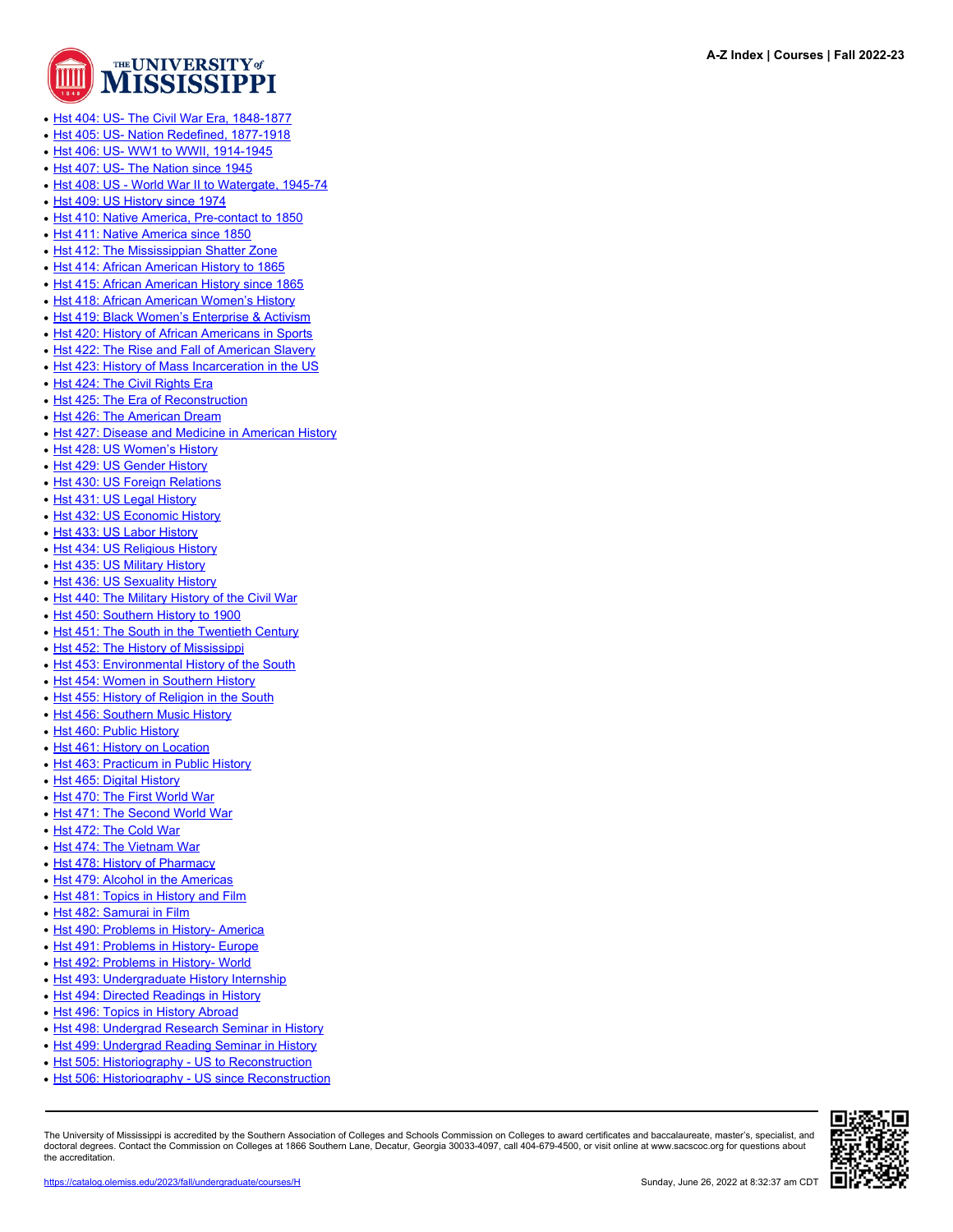

- [Hst 509: Historiography African American Histor](https://catalog.olemiss.edu/liberal-arts/history/hst-509)
- [Hst 520: Historiography for Late Antiquity](https://catalog.olemiss.edu/liberal-arts/history/hst-520)
- [Hst 523: Historiography of the Late Middle Ages](https://catalog.olemiss.edu/liberal-arts/history/hst-523)
- [Hst 550: Historical Methods & Philosophy of Hist](https://catalog.olemiss.edu/liberal-arts/history/hst-550)
- [Hst 551: Historiography Europe to 1815](https://catalog.olemiss.edu/liberal-arts/history/hst-551)
- [Hst 552: Historiography Europe since 1789](https://catalog.olemiss.edu/liberal-arts/history/hst-552)
- [Hst 570: Historiography: Precolonial Africa](https://catalog.olemiss.edu/liberal-arts/history/hst-570)
- [Hst 571: Historiography: Colonial Africa](https://catalog.olemiss.edu/liberal-arts/history/hst-571)
- [Hst 585: Historiography of the Modern Middle East](https://catalog.olemiss.edu/liberal-arts/history/hst-585)
- [Hst 595: Introduction to Public History](https://catalog.olemiss.edu/liberal-arts/history/hst-595)
- [Hst 596: Queer Mississippi](https://catalog.olemiss.edu/liberal-arts/history/hst-596)
- [Hst 600: Graduate Practicum in Public History](https://catalog.olemiss.edu/liberal-arts/history/hst-600)
- [Hst 601: Professionalization and Colloquium I](https://catalog.olemiss.edu/liberal-arts/history/hst-601)
- [Hst 602: Professionalization and Colloquium II](https://catalog.olemiss.edu/liberal-arts/history/hst-602)
- [Hst 605: Readings US through Reconstruction](https://catalog.olemiss.edu/liberal-arts/history/hst-605)
- [Hst 606: Readings US Civil War to Present](https://catalog.olemiss.edu/liberal-arts/history/hst-606)
- [Hst 607: Readings Southern US History](https://catalog.olemiss.edu/liberal-arts/history/hst-607)
- [Hst 611: Readings Era of the US Civil War](https://catalog.olemiss.edu/liberal-arts/history/hst-611)
- [Hst 612: Readings US Depression & War](https://catalog.olemiss.edu/liberal-arts/history/hst-612)
- [Hst 613: Readings Contemporary US History](https://catalog.olemiss.edu/liberal-arts/history/hst-613)
- [Hst 614: Readings: US Women's and Gender History](https://catalog.olemiss.edu/liberal-arts/history/hst-614)
- [Hst 615: Readings-Sexuality in Modern US History](https://catalog.olemiss.edu/liberal-arts/history/hst-615)
- [Hst 616: Readings-Disease/Medicine in US History](https://catalog.olemiss.edu/liberal-arts/history/hst-616)
- [Hst 617: Readings-Native North America](https://catalog.olemiss.edu/liberal-arts/history/hst-617)
- [Hst 620: Readings: Late Antiquity, Byzantine Hist](https://catalog.olemiss.edu/liberal-arts/history/hst-620)
- [Hst 641: Readings in Global History: Gender](https://catalog.olemiss.edu/liberal-arts/history/hst-641)
- [Hst 651: Readings European History to 1815](https://catalog.olemiss.edu/liberal-arts/history/hst-651)
- [Hst 652: Readings European History since 1789](https://catalog.olemiss.edu/liberal-arts/history/hst-652)
- [Hst 653: Readings Russian History](https://catalog.olemiss.edu/liberal-arts/history/hst-653)
- [Hst 660: Readings Gender History of Mod. Europe](https://catalog.olemiss.edu/liberal-arts/history/hst-660)
- [Hst 661: Readings Europe & Atlantic World](https://catalog.olemiss.edu/liberal-arts/history/hst-661)
- [Hst 662: Readings History of Stalinism](https://catalog.olemiss.edu/liberal-arts/history/hst-662)
- [Hst 663: Readings History of Modern Consumerism](https://catalog.olemiss.edu/liberal-arts/history/hst-663)
- [Hst 664: Readings 20th Century Econ & Social Po](https://catalog.olemiss.edu/liberal-arts/history/hst-664)
- [Hst 670: Readings Slavery in Africa](https://catalog.olemiss.edu/liberal-arts/history/hst-670)
- [Hst 671: Readings Colonialism in Africa](https://catalog.olemiss.edu/liberal-arts/history/hst-671)
- [Hst 681: Readings British History to 1815](https://catalog.olemiss.edu/liberal-arts/history/hst-681)
- [Hst 682: Readings British History since 1815](https://catalog.olemiss.edu/liberal-arts/history/hst-682)
- [Hst 685: Readings Middle East History](https://catalog.olemiss.edu/liberal-arts/history/hst-685)
- [Hst 686: Readings Colonial Latin Amer. History](https://catalog.olemiss.edu/liberal-arts/history/hst-686)
- [Hst 687: Readings Social Movements. Mod Lat Am](https://catalog.olemiss.edu/liberal-arts/history/hst-687)
- [Hst 688: Readings Race and Ethnicity in Latin A](https://catalog.olemiss.edu/liberal-arts/history/hst-688)
- [Hst 689: Readings Seculariz/Sacraliz in Latin A](https://catalog.olemiss.edu/liberal-arts/history/hst-689)
- [Hst 690: Readings Gender & Power in Latin Am](https://catalog.olemiss.edu/liberal-arts/history/hst-690)
- [Hst 691: Readings Modern Latin Am History](https://catalog.olemiss.edu/liberal-arts/history/hst-691)
- [Hst 692: Readings African History](https://catalog.olemiss.edu/liberal-arts/history/hst-692)
- [Hst 693: Readings General US History](https://catalog.olemiss.edu/liberal-arts/history/hst-693)
- [Hst 694: Readings General European History](https://catalog.olemiss.edu/liberal-arts/history/hst-694)
- [Hst 695: Readings Chinese History](https://catalog.olemiss.edu/liberal-arts/history/hst-695)
- [Hst 696: Readings Selected Areas](https://catalog.olemiss.edu/liberal-arts/history/hst-696)
- [Hst 697: Thesis](https://catalog.olemiss.edu/liberal-arts/history/hst-697)
- [Hst 698: Special Topics](https://catalog.olemiss.edu/liberal-arts/history/hst-698)
- [Hst 699: Internship in History](https://catalog.olemiss.edu/liberal-arts/history/hst-699)
- [Hst 701: Research US through the Civil War](https://catalog.olemiss.edu/liberal-arts/history/hst-701)
- [Hst 702: Research US from Civil War to Present](https://catalog.olemiss.edu/liberal-arts/history/hst-702)
- [Hst 720: Research Seminar in Late Antiquity](https://catalog.olemiss.edu/liberal-arts/history/hst-720)
- [Hst 751: Research European History to 1815](https://catalog.olemiss.edu/liberal-arts/history/hst-751)
- [Hst 752: Research European History since 1789](https://catalog.olemiss.edu/liberal-arts/history/hst-752)
- [Hst 770: Research African History](https://catalog.olemiss.edu/liberal-arts/history/hst-770)

The University of Mississippi is accredited by the Southern Association of Colleges and Schools Commission on Colleges to award certificates and baccalaureate, master's, specialist, and doctoral degrees. Contact the Commission on Colleges at 1866 Southern Lane, Decatur, Georgia 30033-4097, call 404-679-4500, or visit online at www.sacscoc.org for questions about the accreditation.